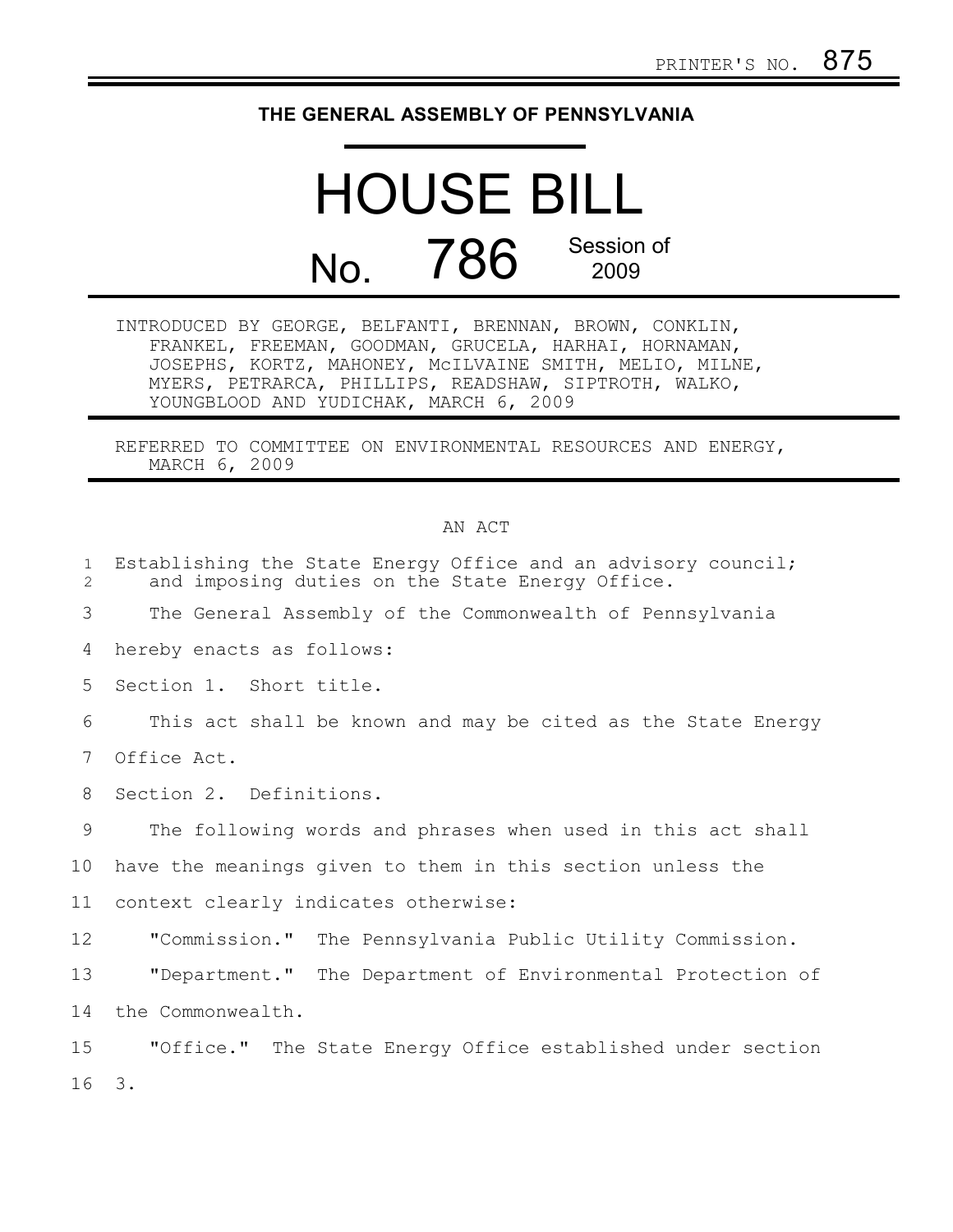"Secretary." The Secretary of Environmental Protection of 1

the Commonwealth. 2

Section 3. The State Energy Office. 3

The State Energy Office is established in the Department of Environmental Protection to promote the goals of energy development and energy conservation. 4 5 6

Section 4. Composition of office. 7

The secretary shall designate an executive director and hire the staff of the office in accordance with procedures of the department. 8 9 10

Section 5. Advisory council. 11

An advisory council to the office is established. The Governor shall appoint persons to the council who shall be members of the General Assembly, the business and transportation community of this Commonwealth, public officials and the general public. The purpose of the council is to provide advice and assistance to the office on matters affecting the State's energy situation. The members shall be reimbursed for the expense of participating in council functions. 12 13 14 15 16 17 18 19

Section 6. Powers and duties of office. 20

The powers and duties of the office are as follows: 21

(1) To promote the development of this Commonwealth's indigenous and renewable energy resources through programs involving information and technical and financial assistance. 22 23 24

(2) To assist the Department of General Services in promoting the efficient use of energy by the State government and all sectors of this Commonwealth. Working with the Governor's Green Government Council, the office will encourage energy efficiency and conservation through programs providing information and technical and financial assistance. 25 26 27 28 29 30

20090HB0786PN0875 - 2 -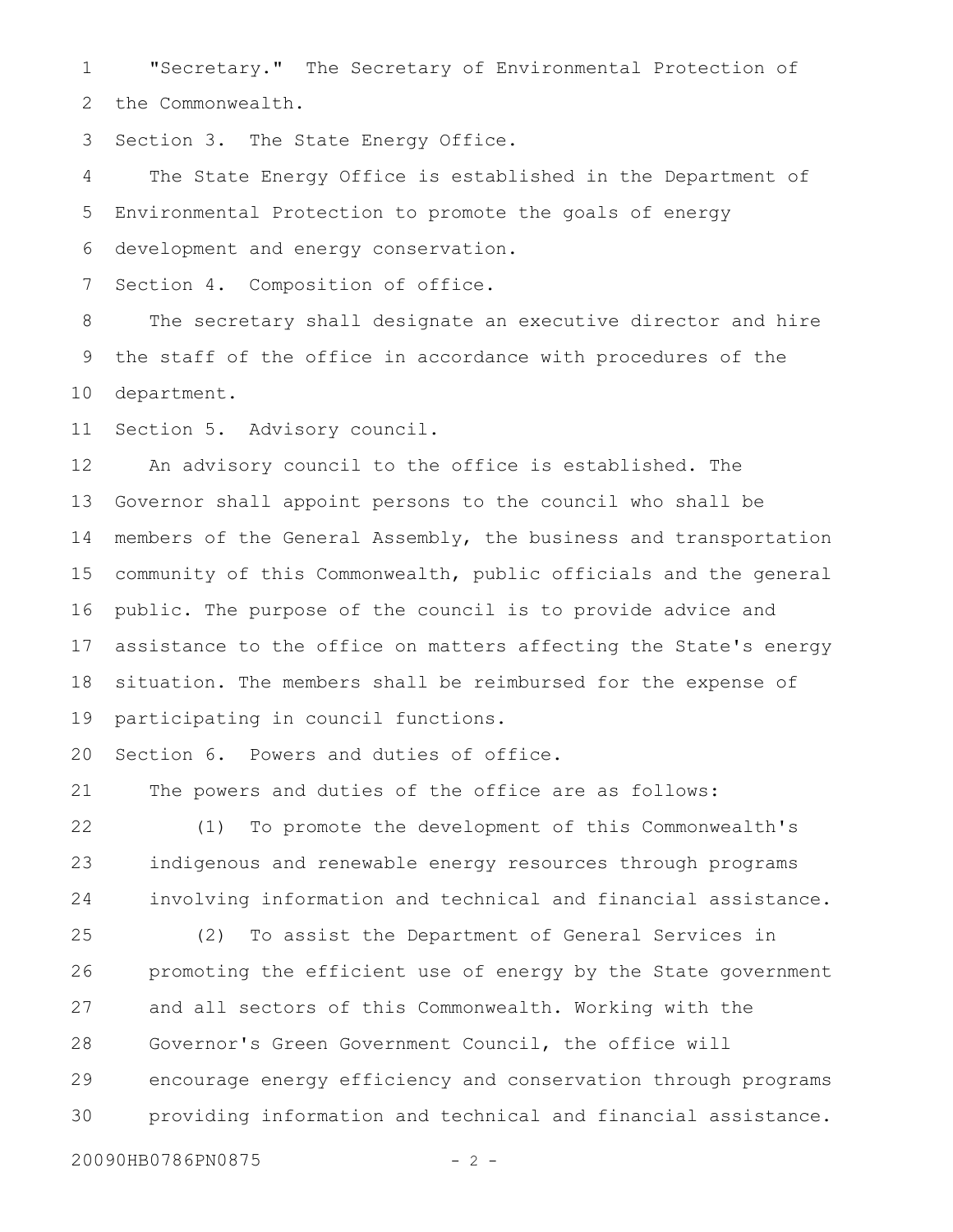The office will also work with the commission to develop specific programs to promote energy efficiency for commercial, industrial and residential consumers of deregulated utilities, such as natural gas and electricity. 1 2 3 4

(3) To be the point of contact for private and government energy matters and the lead Commonwealth agency for energy policy development. The office will regularly update the Commonwealth's energy policy to determine new opportunities for energy development and energy conservation. 5 6 7 8 9

(4) To be the primary manager and coordinator of Federal energy grants, petroleum overcharge funds and private energy grants. 10 11 12

(5) To assist the Department of General Services in the review of energy-related plans, programs, policies and regulations of Commonwealth agencies and to provide recommendations to further promote energy development and energy conservation. The office is authorized to intervene in energy-related proceedings of the commission and other Federal or State regulatory agencies. 13 14 15 16 17 18 19

(6) To monitor prices of petroleum and supplies of petroleum products available for use in this Commonwealth to determine whether there exists or is likely to exist an emergency shortage under section 2802-C(d) of the act of April 9, 1929 (P.L.177, No.175), known as The Administrative Code of 1929, and to conduct emergency allocation measures during a period of declared emergency petroleum product shortage under section 2802-C of The Administrative Code of 1929. The office will also monitor the price and supply of energy to provide information to the Governor on the changing impact of energy prices on the Commonwealth's economy. 20 21 22 23 24 25 26 27 28 29 30

20090HB0786PN0875 - 3 -